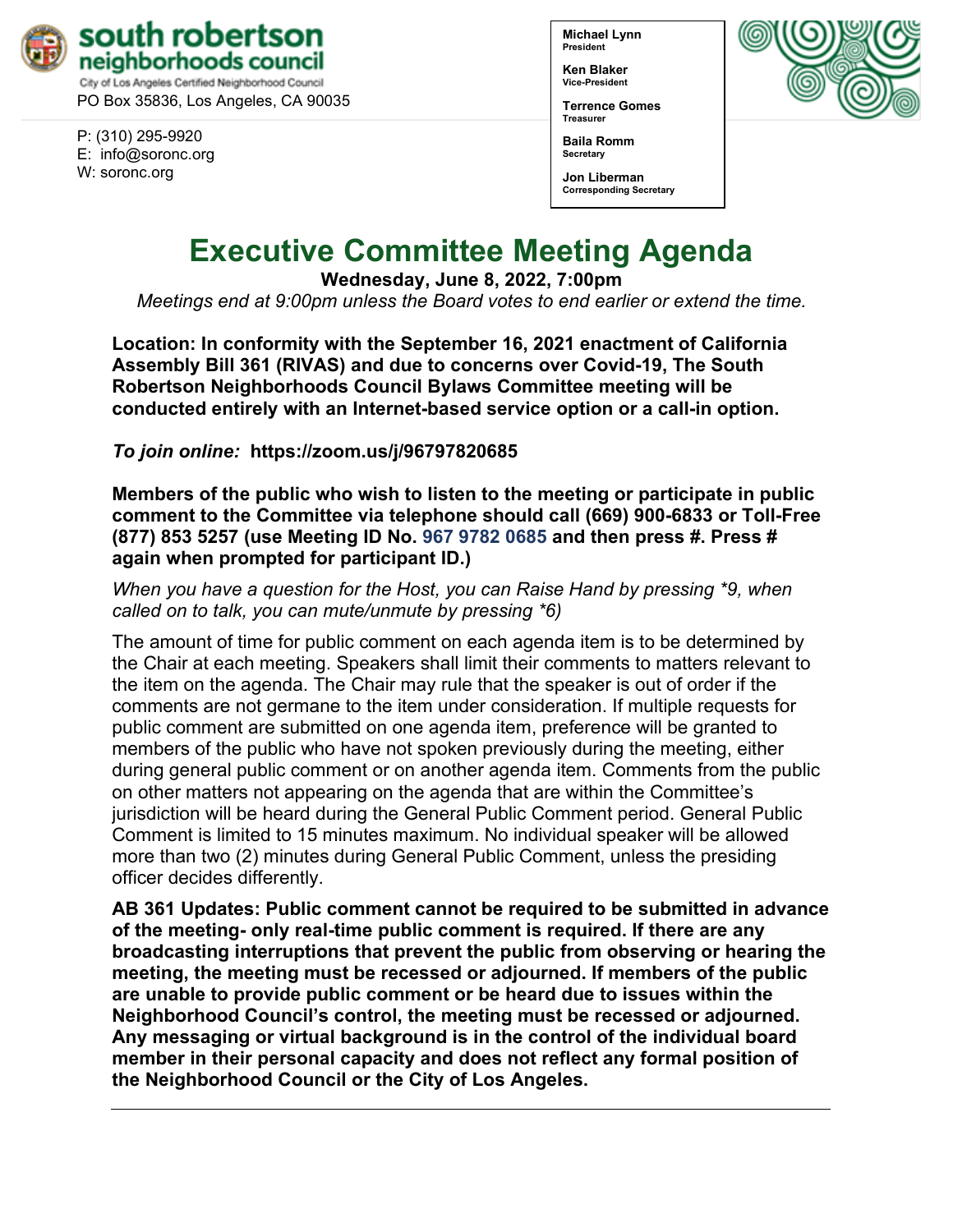- **1. Call to Order**
- **2. Pledge of Allegiance**
- **3. Roll Call**
- **4. General Public Comment**

# **5. Approval of Outstanding Executive Committee Minutes**

#### **6. Brief Committee Announcements**

- a. Items for Future Executive Committee Agendas
- b. Other Brief Committee Announcements

#### **7. Unfinished Business**

- a. Update on minutes taker for General Board meeting
- b. Discussion and possible action on changing/upgrading NC e-mail platform
- c. Discussion and possible action on setting date for a Special Executive Committee meeting to review Website content *-Postponed to July*
- d. Discussion and possible action to recommend the South Robertson Neighborhoods Council motion opposition of proposed mandatory trainings for Neighborhood Councils (**[Council File 20-0990](https://cityclerk.lacity.org/lacityclerkconnect/index.cfm?fa=ccfi.viewrecord&cfnumber=20-0990)**)

## **8. New Business**

- a. Discussion and possible action for future Executive Committee Meetings to have all motions, letters, CISs, minutes, and DRAFT General Board Agenda be posted at the same time as the Executive Committee Meeting Agenda
- b. Discussion and possible action to recommend that The South Robertson Neighborhoods Council support The Los Angeles Neighborhood Council Coalition Motion opposing Council File 11-1020-S3.
- c. Discussion and possible action to recommend that the South Robertson Neighborhood support The Los Angeles Neighborhood Council Coalition Motion addressing aspects of DONE and City Clerk policies on denials of NPG applications based on failures of Board Members who have Recused themselves
- d. Discussion and possible action to recommend that the South Robertson Neighborhood support The Los Angeles Neighborhood Council Coalition Motion to request that the City Council create a Council File to require all new and used car dealers that sell vehicles that are sold and registered in the City of Los Angeles to etch the vehicle identification number (VIN) on the catalytic converter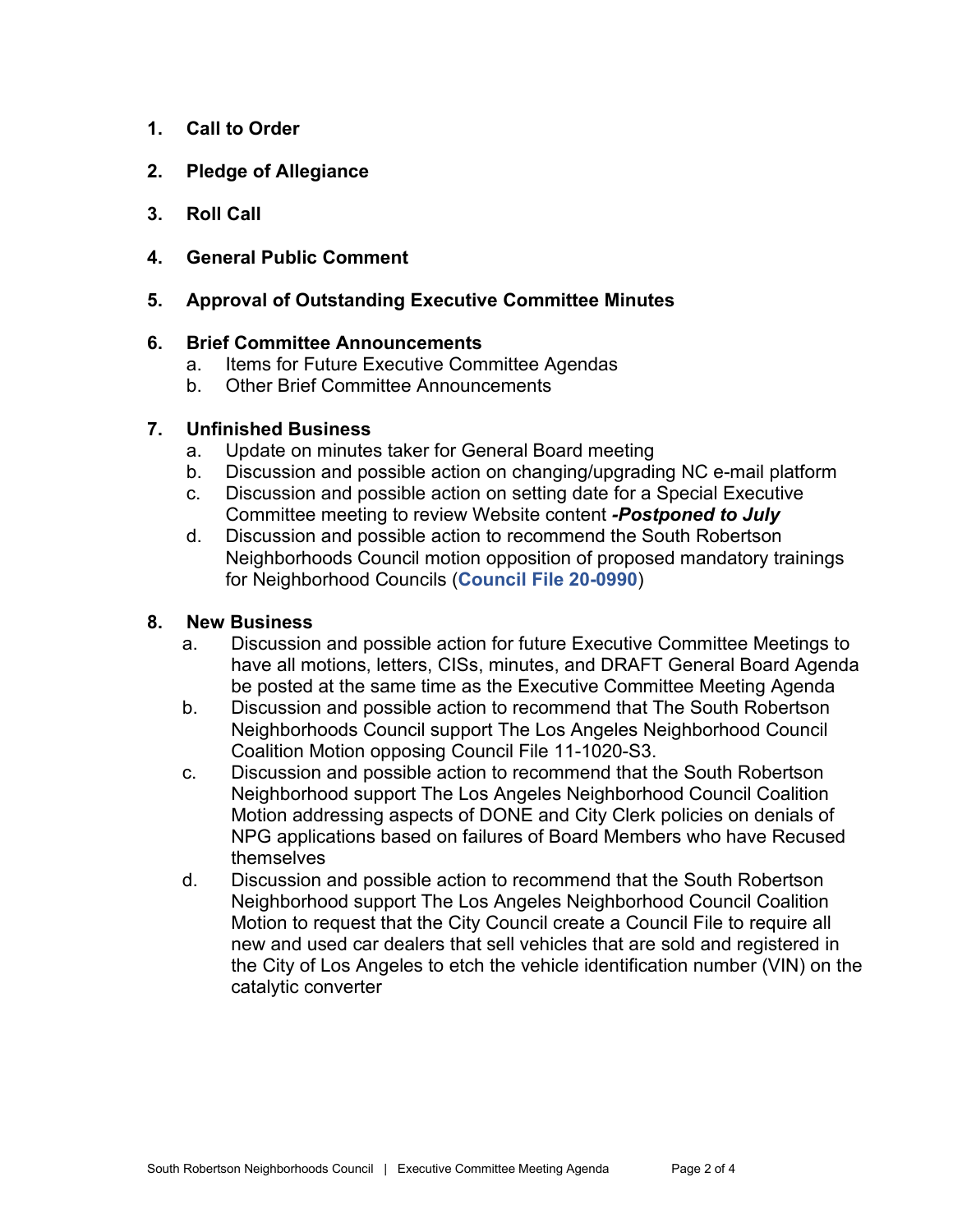- **9. Review and Approval of Proposed Agenda for June 16, 2022 General Board Meeting**
	- a. Discussion and possible action on Formatting and Obligatory Language; Amending, Annotation or Removal of Any Item; Order/position of Items; and Approval of Agenda

# **10. Adjournment**

*Note: Public comment will be taken for each item where there is discussion and possible action. Public comment and/or participation may occur on other items at the discretion of the Chair. Please note that under the Brown Act, the Committee is prevented from acting on matters brought to its attention during the General Public Comment period; however, the issue may become the subject of a future meeting. In the interest of addressing all items on the agenda, time limits for individual comments and discussion may be set at the discretion of the Chair.*

*Motions that are presented at any committee meeting do not represent an official action or position of the SORO NC, until approved by an affirmative vote at a properly noticed meeting of the General Board.*

## **Public Posting of Agendas -**

Neighborhood Council agendas are posted for public review as follows:

● Demers & Associates- 1836 1/2 S Robertson Blvd, Los Angeles, CA 90035; The Robertson Blvd Library- 1719 S Robertson Blvd, Los Angeles, CA 90035; The Robertson Recreation Center- 1641 Preuss Rd, Los Angeles, CA 90035; The Office of Councilmember Paul Koretz- 6380 Wilshire Blvd #800, Los Angeles, CA 90048; Hamilton High School- 2955 S Robertson Blvd, Los Angeles, CA 90034

- [www.soronc.org](http://www.soronc.org/)
- You can also receive our agendas via email by subscribing to L.A. City's Early [Notification System \(ENS\)](https://www.lacity.org/government/subscribe-agendasnotifications/neighborhood-councils)

## **Reconsideration and Grievance Process -**

For information on the NC's process for board action reconsideration, stakeholder grievance policy, or any other procedural matters related to this Council, please consult the NC Bylaws. The Bylaws are available at our Board meetings and our website [www.soronc.org](http://www.soronc.org/)

## **Notice to Paid Representatives -**

If you are compensated to monitor, attend, or speak at this meeting, City law may require you to register as a lobbyist and report your activity. See Los Angeles Municipal Code Section 48.01 et seq. More information is available at [ethics.lacity.org/lobbying.](http://ethics.lacity.org/lobbying) For assistance, please contact the Ethics Commission at (213) 978-1960 or [ethics.commission@lacity.org](mailto:ethics.commission@lacity.org)

**In compliance with Government Code section 54957.5**, non-exempt writings that are distributed to a majority or all of the Board in advance of a meeting may be viewed at our website (soronc.org) or at the scheduled meeting. In addition, if you would like a